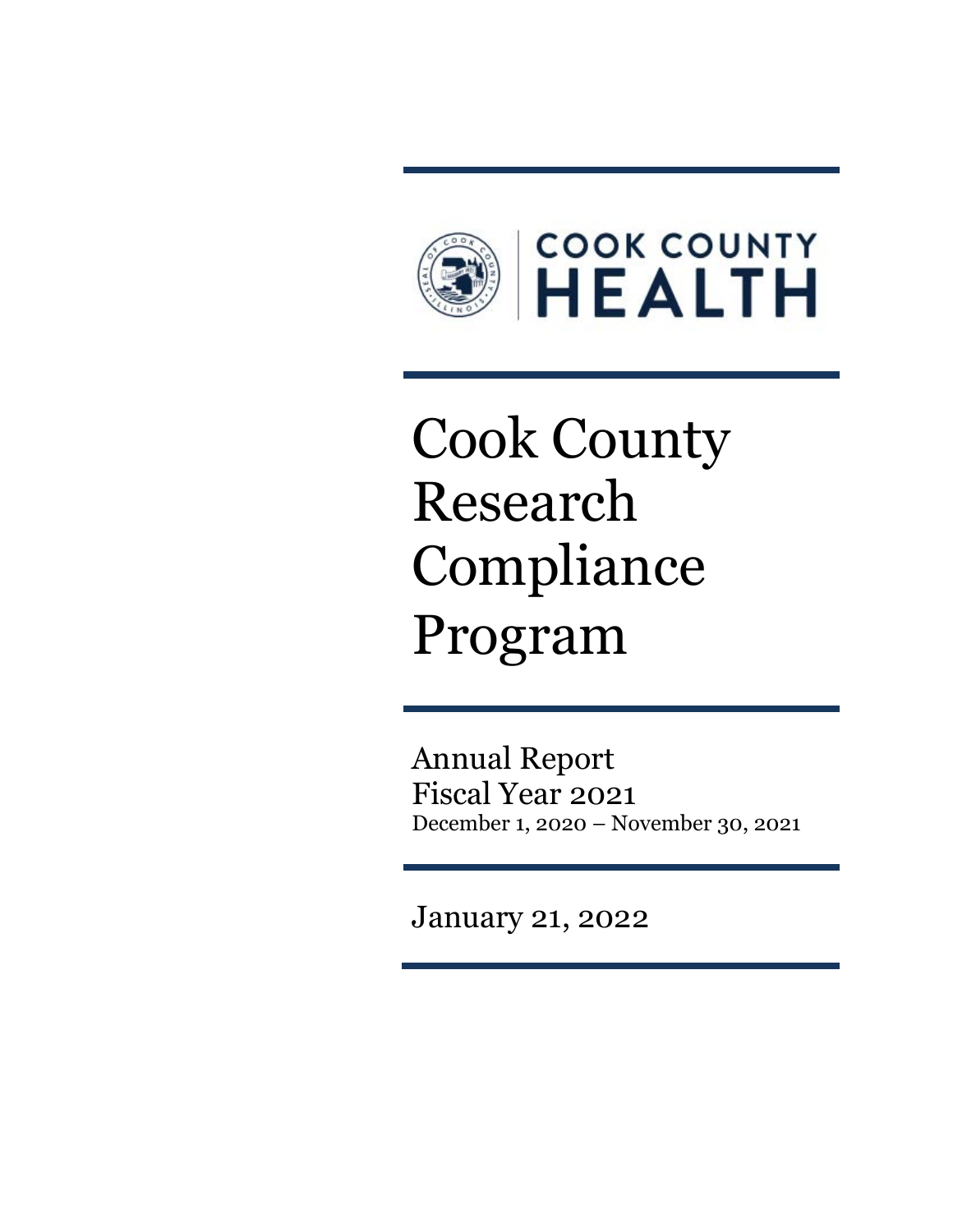# **Table of Contents**

| I.   |                                                                      |
|------|----------------------------------------------------------------------|
| II.  |                                                                      |
| III. |                                                                      |
| IV.  | Research Compliance Program Structure - Performance of the Elements8 |
|      |                                                                      |
|      |                                                                      |
|      |                                                                      |
|      |                                                                      |
|      |                                                                      |
|      |                                                                      |
|      |                                                                      |
|      |                                                                      |
| V.   |                                                                      |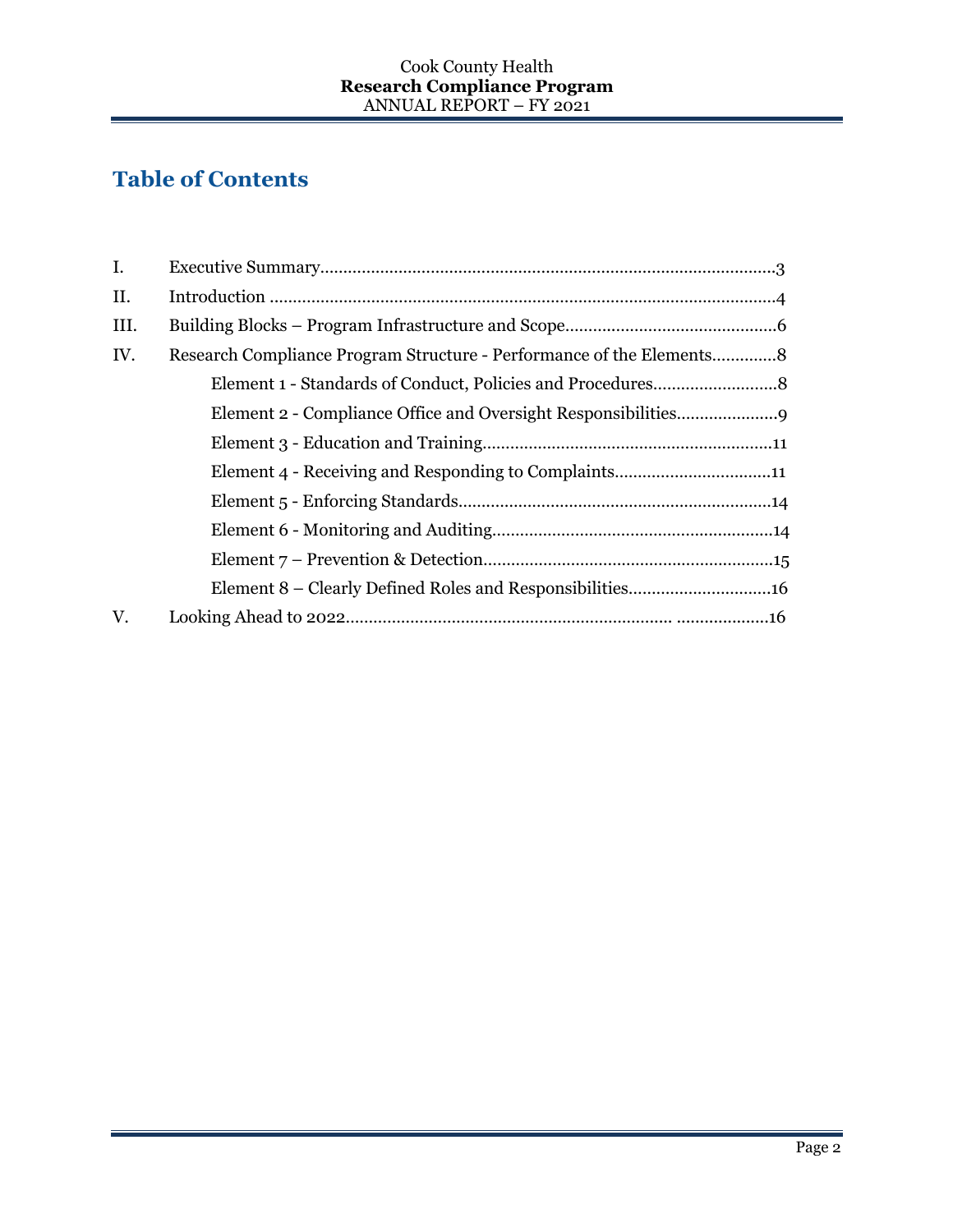# **I. Executive Summary**

The CCH Research Compliance Program was first introduced at a meeting with CCH executive leadership on February 18, 2021. Research is a heavily regulated environment and as such, having a Research Compliance Program in place is fundamental for ensuring compliance with the various laws and regulations from multiple agencies and enforcement bodies. The development of a Research Compliance Program can aid in identifying legal and regulatory problems, correct deficiencies, and assist in preventing future problems. The CCH Research Compliance Program will also guide CCH as it builds more formal research office functionalities, including a structure for appropriate oversight.

Since the initial introduction meeting, significant activity has occurred to thoughtfully implement the program, alongside other compliance related priorities for the CCH Compliance Program. The Fiscal Year (FY) 2021 Research Compliance Program Annual Report summarizes the primary compliance activities that the Cook County Health (CCH) Research Compliance Program accomplished in FY 2021 and identifies priorities for FY 2022.

In its first year of implementation, the Research Compliance Program accomplished various goals and spearheaded several new initiatives. These achievements include:

- Research Compliance Committee: Developed and implemented an executive level Research Compliance Committee to aid in identifying, assessing and prioritizing research compliance risks. The purpose of the Research Compliance Committee is to advise and assist the CCH Research Compliance Officer in the development, implementation and oversight of CCH's Research Compliance Program.
- Research Compliance Risk Assessment: Initiated a Research Compliance Risk Assessment which focused on identifying current internal controls in place related to key risk areas for research, as observed nationally and as identified internally at CCH.
- Identification of Research Conducted at CCH: Developed an understanding of the scope of research activities conducted at CCH, including a tabulation of all active research studies and grant activities currently underway at CCH during FY 2021.
- Clinical Trial Agreement Review Process discussions: Collaborated with CCH Compliance, the Office of the General Counsel and representatives from Research & Regulatory Affairs and the Center of Health Equity & Innovation to review and streamline the process for review and signature for clinical trial agreements and grants, including the review of agreements and/or contracts that impact CCH protected health information (PHI).
- Federal Research Requirements Review: Review of federal research requirements and development of policies to address Financial Conflict of Interest Disclosure and Federal Contracting (NIH Grants Management Policy and the Federal Acquisition Regulation).

In FY 2022, Research Compliance plans to continue building the recently launched program, with a focus on continued collaboration with the various departments conducting research at CCH to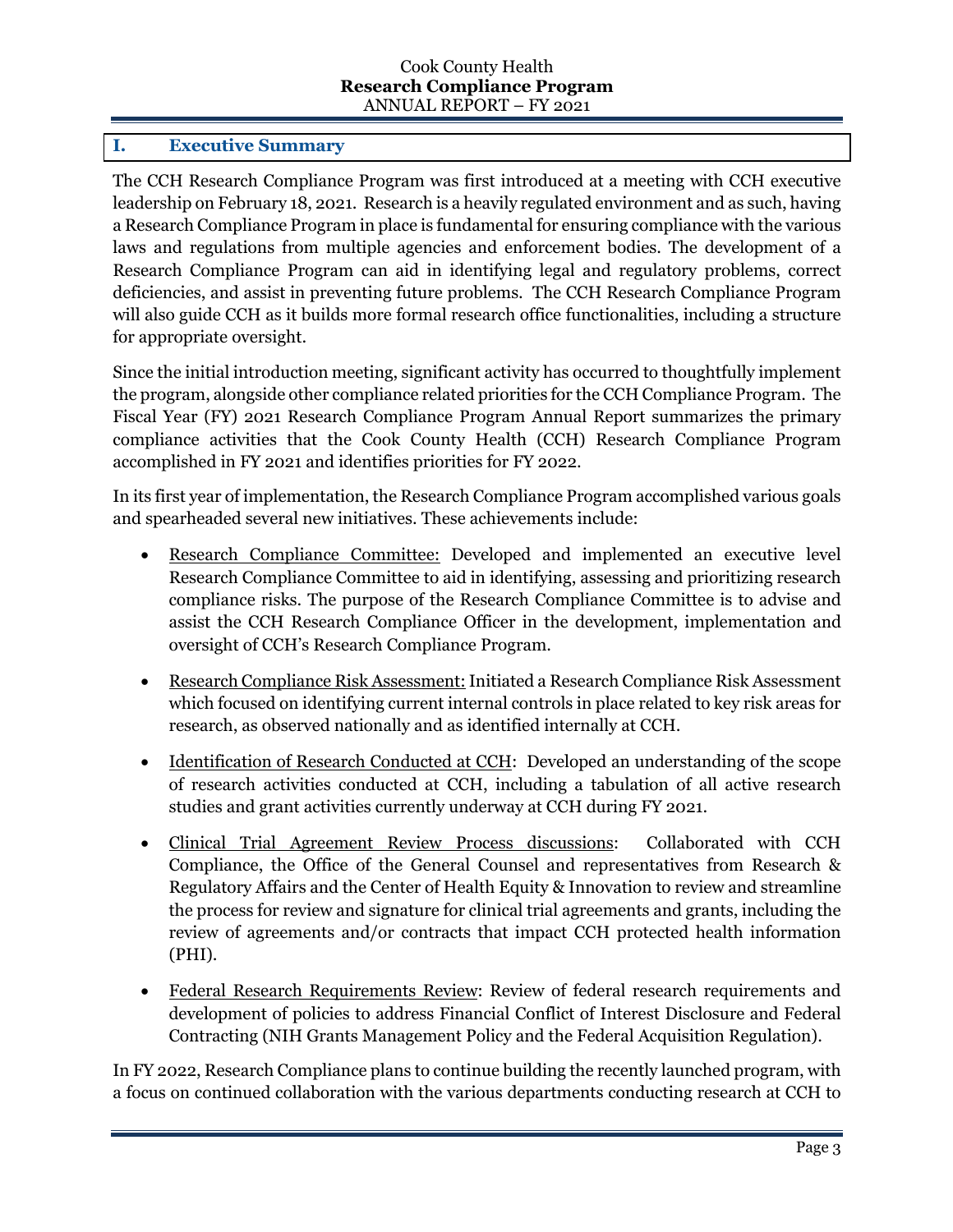assess potential risk areas, identify areas of potential non-compliance and work toward strengthening and improving research compliance at CCH.

Notable priorities for FY 2022 include:

- Financial Conflict of Interest audit: Completion of a comparison audit between CCH personnel conflict of interest survey data and financial data from drug and device manufacturers posted on CMS Open Payments website for improvement related to existing disclosures processes.
- Audit Collaboration: In collaboration with the CCH Research & Regulatory Affairs department, review the current schedule of audits conducted and determine where Research Compliance may be leveraged for support for internal and external audit activities.
- Focused Review of Clinical Trial Billing Processes: Review and identify areas of improvement related to uniform clinical trial billing processes at CCH, including how CCH patients may be flagged as participating in a research study within the electronic medical record and whether enhanced bill review processes are needed for charges related to research studies.
- Policy Development: Continued development of the Federal Contracting policy and Financial Conflicts of Interest policy, as well as other policies deemed necessary based on the finalization of the Risk Assessment and upon request from CCH operations.
- Compliance Education: Development of compliance training materials specific to research compliance (in addition to that provided by the Institutional Review Board (IRB)), including materials addressing Financial Conflicts of Interest and newly implemented processes.
- Formalization of the CCH Research Office: Continued collaboration with departments involved in research activities to formalize research office functionalities and responsibilities, including potential identification of a solution for managing and tracking clinical trial activities.
- Regulatory Changes: Ongoing monitoring of regulatory changes impacting Research Compliance.

# **II. Introduction**

The formal CCH Research Compliance Program was initiated and implemented during FY 2021, though CCH Compliance was engaged in review of research agreements in FY 2019 and FY 2020, prior to the establishment of a formal program.

Organizations that conduct Clinical Research are subject to a variety of laws and regulations from multiple agencies and enforcement bodies, as is common in the health care industry. With this in mind, CCH Compliance, in collaboration with CCH executive management and with oversight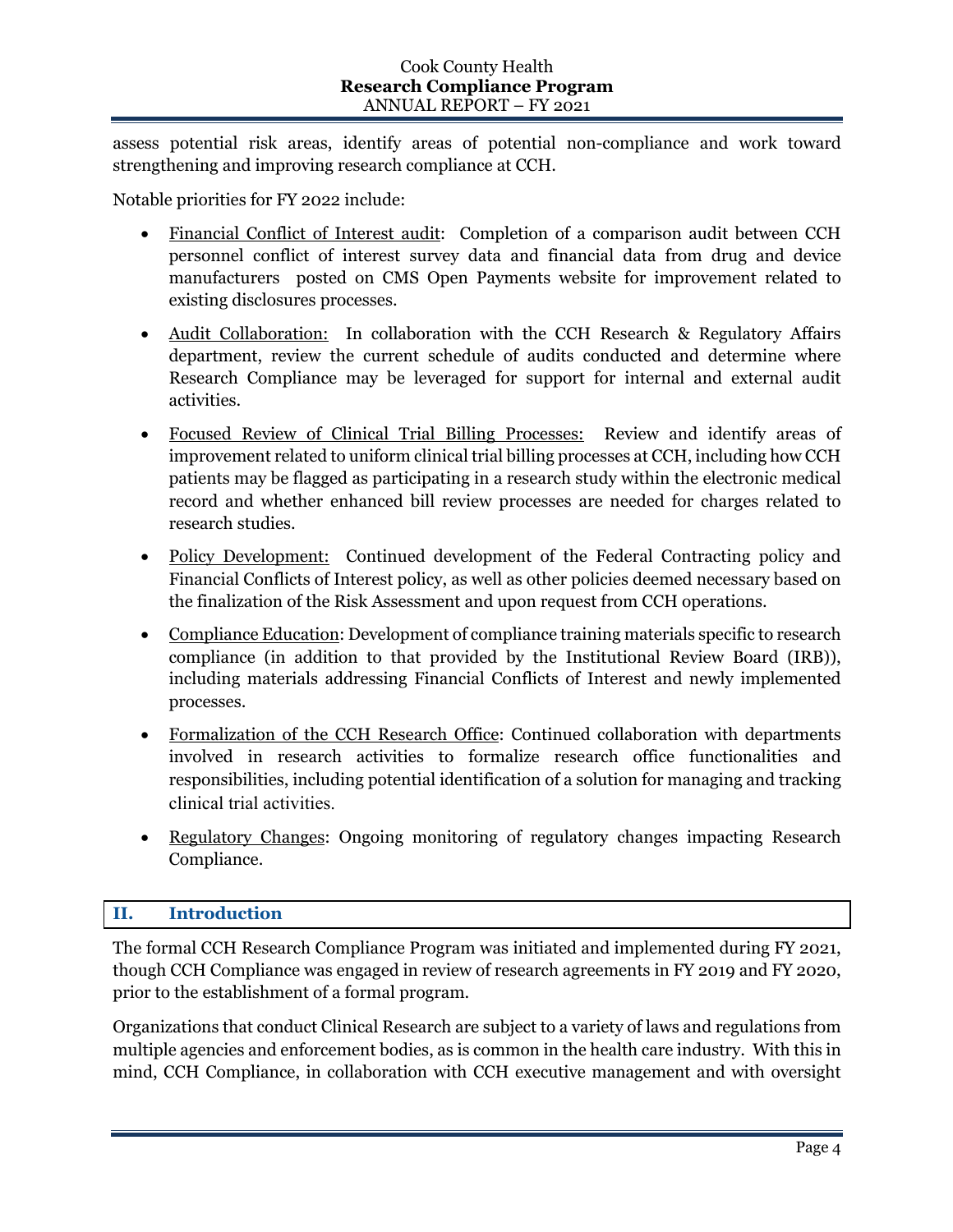from the CCH Audit & Compliance Committee, designed a CCH Research Compliance Program that would fundamentally work towards:

- Aiding in identifying legal and regulatory problems, correcting deficiencies, and assisting in preventing future problems;
- Facilitating compliance with the various laws and regulations from multiple agencies and enforcement bodies, including NIH, FDA, CMS, HFS, OHRP, OCR, ORI, PHS, OMB and more; and
- Providing support to ensure that proper scientific, ethical, and regulatory requirements are followed in research protocols and promoting research integrity throughout the organization.

The Research Compliance Program is focused on all research conducted at CCH, which includes the following:

- Clinical trials and research conducted based on IRB approval, including government funded studies (NIH, FDA, etc.), sponsor funded studies and home-grown research;
- Research grants, including government research grants (DOJ, SAMHSA, etc.) and research funded by private sector/organizations; and
- Grants that do not include "clinical research" per se (i.e., not reviewed by the CCH IRB), but where funds are still received by CCH.

Initial discussions regarding the implementation of the Research Compliance Program began at an internal meeting with CCH executive leadership on February 18, 2021. Subsequent meetings were held with individuals in operational roles within the CCH Research & Regulatory Affairs department, the Center for Health Equity & Innovation and the Finance department. Additional background and progress updates were provided to the Audit & Compliance Committee of the CCH Board on August 20, 2021. Finally, an executive level Research Compliance Committee, tasked with advising and assisting with the development, implementation and oversight of the Research Compliance Program, assembled on September 14, 2021, and November 16, 2021.

The implementation of the Research Compliance Program is essential for demonstrating CCH's ongoing commitment to promoting ethical and lawful conduct consistent with all applicable laws, and regulations, as well as CCH policies, procedures, and the Code of Ethics. All CCH workforce members are responsible for prevention, detection, and reporting of instances that may not comport with state, federal, or local law, or CCH policy, including those who are conducting research activities for or on behalf of CCH.

This annual report serves to summarize the implementation of the Research Compliance Program by looking at the infrastructure of the program, including a summary of eight Compliance Program Elements as recommended in the Department of Health and Human Services Office of Inspector General (OIG) in its Compliance Program Guidance publication addressing Clinical Research. The report also presents the activities throughout the county fiscal year 2021 (FY 2021) of the Research Compliance Program under the executive leadership of the CCH Chief Compliance & Privacy Officer, with support by the CCH Privacy Officer, Compliance Analysts and other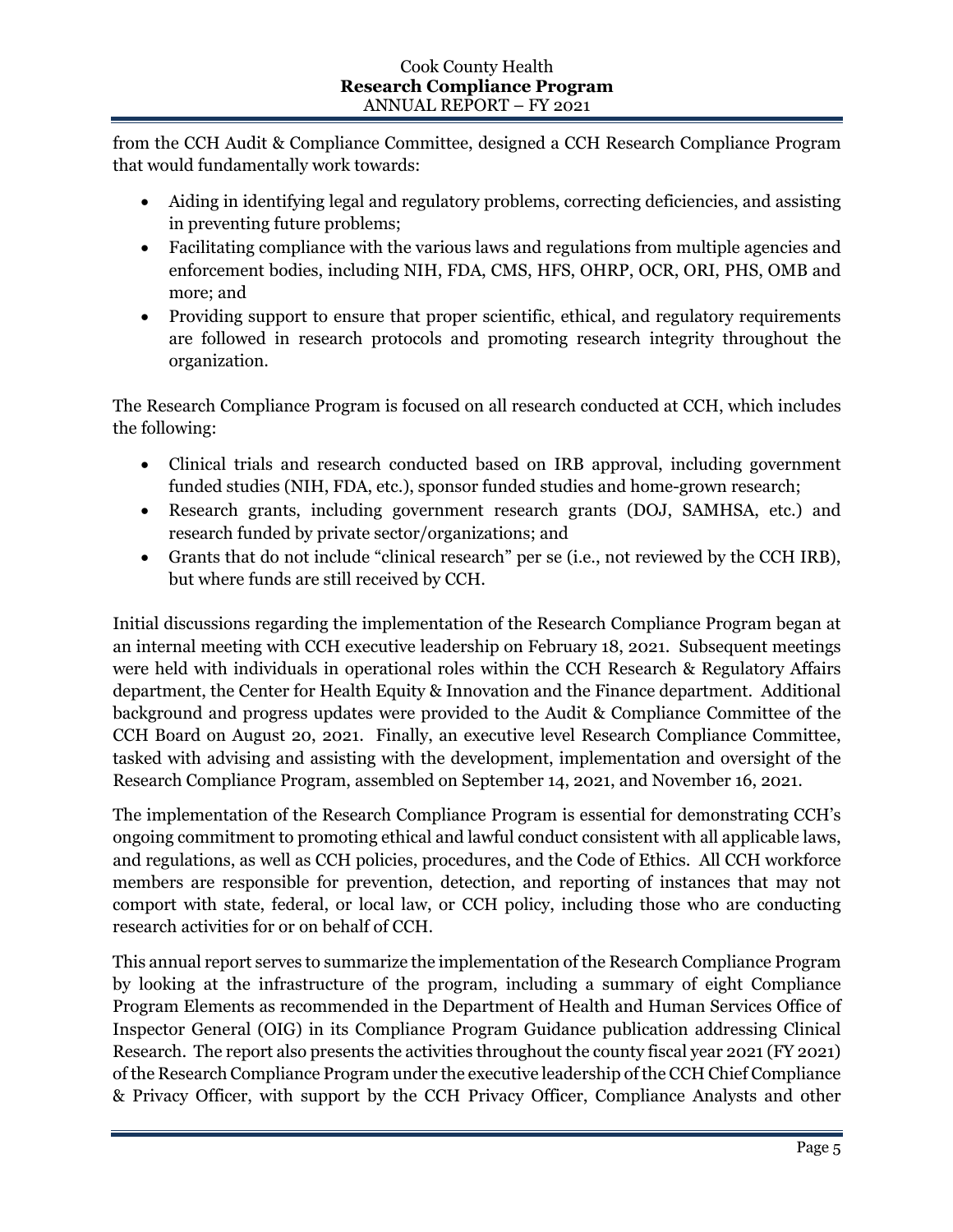external compliance resources to assist with critical projects and temporarily fill staffing openings.

# **III. Building Blocks – Program Infrastructure and Scope**

This Annual Report begins with a review of the efforts taken to design and foster an infrastructure that produces a comprehensive Research Compliance program.

The Research Compliance Program infrastructure relies upon the resources of the existing CCH Compliance department, which experienced continued staffing shortages in FY 2021. As such, the department engaged longtime department consultants, Strategic Management, LLC to assist with performing Interim Research Compliance Officer responsibilities, as well as other responsibilities to support the overall success of Research Compliance.

The existing Departmental Organization Chart follows:

# **Research Compliance Organizational Chart**



The Interim Research Compliance Officer reports up through the CCH Chief Compliance & Privacy Officer, with a close working relationship with CCH Office of General Counsel, the CCH Research & Regulatory Affairs department, the Center for Health Equity & Innovation and the Institutional Review Board.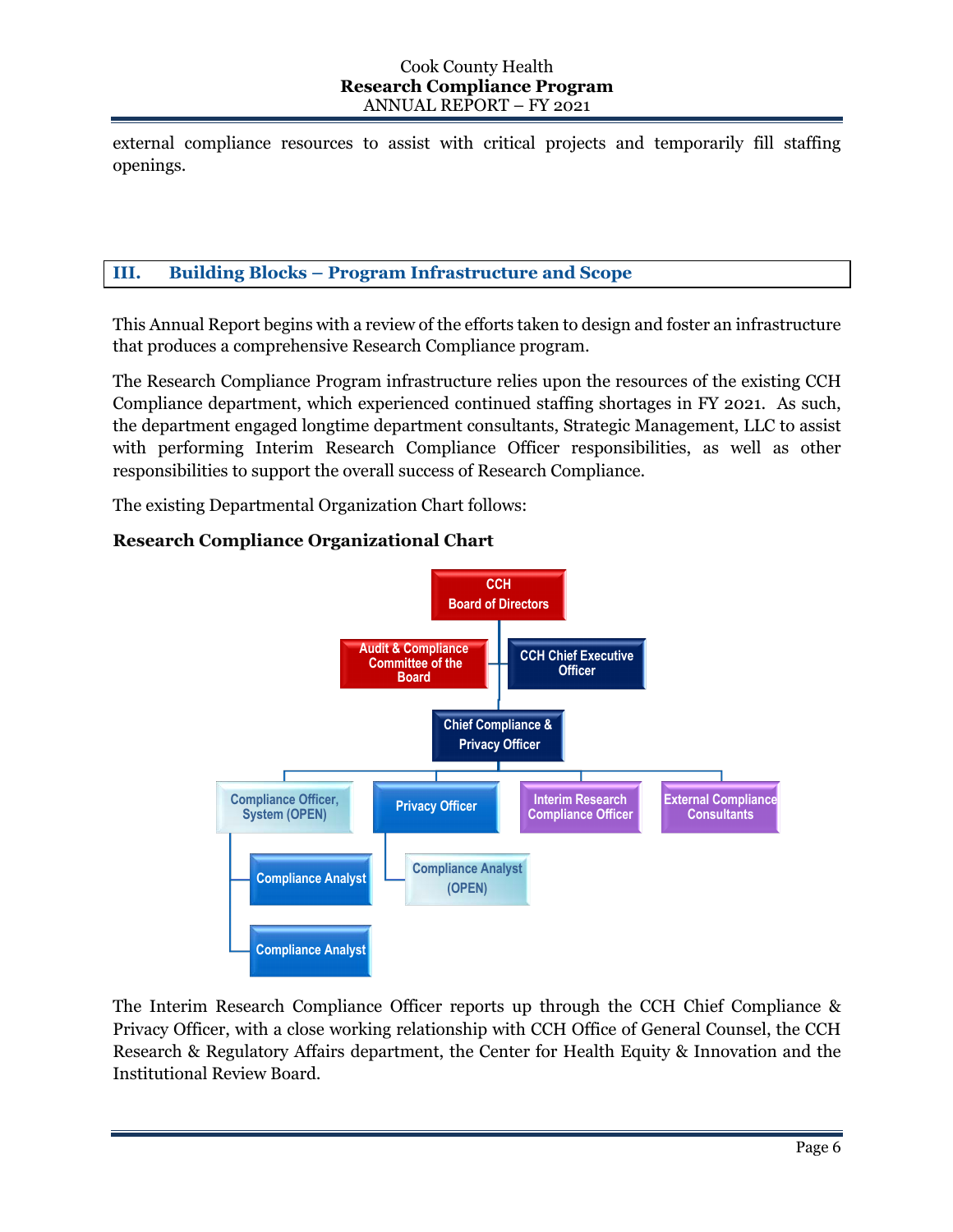#### **Research Compliance Program Scope**

As discussed above, the Research Compliance Program is focused on a variety of types of research activities conducted by CCH personnel. The term "research" includes activities that meet the more traditional definition of a clinical trial<sup>1</sup>, which undergo review by the CCH IRB (and/or an external IRB) and are managed by the CCH Research & Regulatory Affairs department, as well as activities related to grants provided to CCH by external funding sources (e.g., government agencies, private sector organizations, non-profits, etc.), which are managed by the Center for Health Equity & Innovation and/ or the Finance department.

When informally tabulated in mid-November of 2021, the number of total active research studies identified at CCH was 1,023. The chart below contains a breakdown of the research activities identified per operational area at CCC:



With this scope in mind, CCH activities that fall into the Research Compliance purview include:

- Interpretation of federal, state, and local laws, rules, and regulations and contractual requirements implicating research activities at CCH;
- Creation, review and/or maintenance of policies and procedures addressing research Compliance subject areas;
- Investigation of allegations of compliance related issues impacting CCH research activities;
- Provision of communication and training to the CCH community on research compliancerelated matters;
- Review of certain contracts/agreements, including clinical trial agreements and grants, data use agreements, and compliance provisions of master service agreements;
- Evaluation and guidance on potential conflicts of interest for individuals conducting research, in collaboration with the CCH IRB;

 $1$  Per the National Institutes of Health (NIH), a clinical trial is defined as "a research study in which one or more human subjects are prospectively assigned to one or more interventions (which may include placebo or other control) to evaluate the effects of those interventions on health-related biomedical or behavioral outcomes." See https://grants.nih.gov/policy/clinical-trials/definition.htm.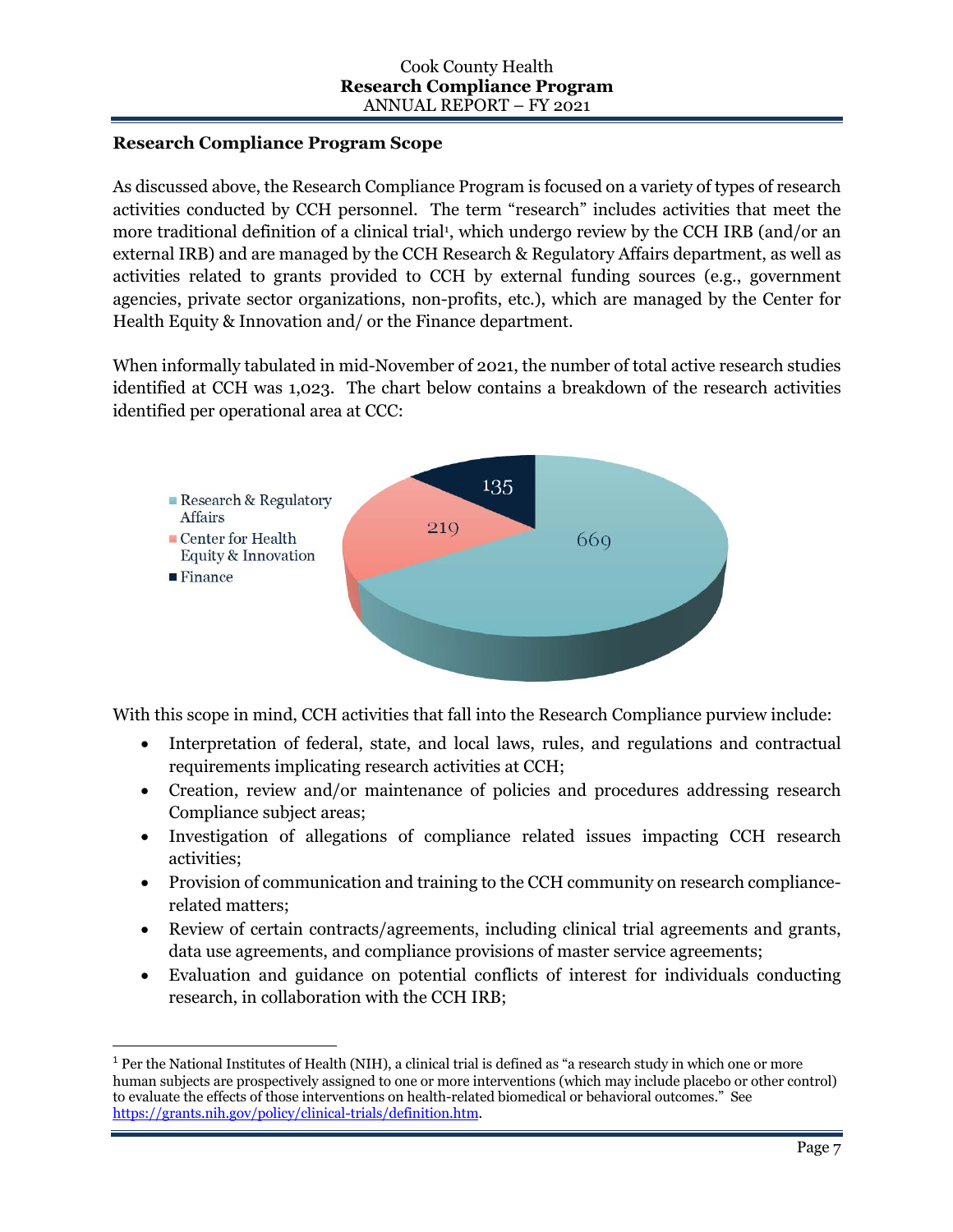- Performance of monitoring and/or auditing efforts to address areas of risk for research;
- Collaboration on any government and/or regulator audits of CCH research activity; and
- Ensuring that the program is structured to prevent, detect, and equitably resolve research compliance issues.

**IV.Research Compliance Program Structure: Performance of the Elements**

The HHS OIG, in its Draft Compliance Program Guidance for Recipients of PHS Research Awards, emphasizes that institutions should consider implementing eight elements as part of an effective Research Compliance Program. Accordingly, the Research Compliance program was designed and is in the process of implementing each of the suggested elements, as outlined below. Several of the elements outlined below leverage existing structures, processes and/or resources already in place within the CCH Compliance Program.

# *Element 1*

*The development and distribution of written standards of conduct and policies and procedures that reflect the institution's commitment to compliance.* 

#### **Code of Ethics**

The CCH Code of Ethics applies to all CCH personnel, providers, agents and subcontractors who conduct research activities on behalf of CCH. The Code of Ethics supports the organization's commitment to comply with all federal and state standards, including but not limited to, applicable statutes, regulations and sub-regulatory guidance and contractual requirements and is reviewed on a regular basis.

#### **Policies and Procedures**

Policies and procedures are currently in place within CCH Compliance that address the structural and functional elements of a compliance program, as well as several areas of risk pertinent to research compliance, including conflict of interest and privacy/data sharing. These policies and procedures undergo triennial review.

Additionally, Research Compliance is in the process of developing and implementing several new policies and procedures with applicability to CCH research activities, including the following:

- Development of a Financial Conflict of Interest Disclosure policy (in collaboration with the IRB/Research & Regulatory Affairs department), to address NIH and FDA requirements for reporting financial conflict of interests for research studies; and
- Development of a Federal Contracting policy (in collaboration with Office of General Counsel and Internal Audit) to address requirements within the NIH Grants Management Policy and the Federal Acquisition Regulation (FAR).

Additional efforts are also currently underway to actively identify areas where research related policies and procedures may be needed.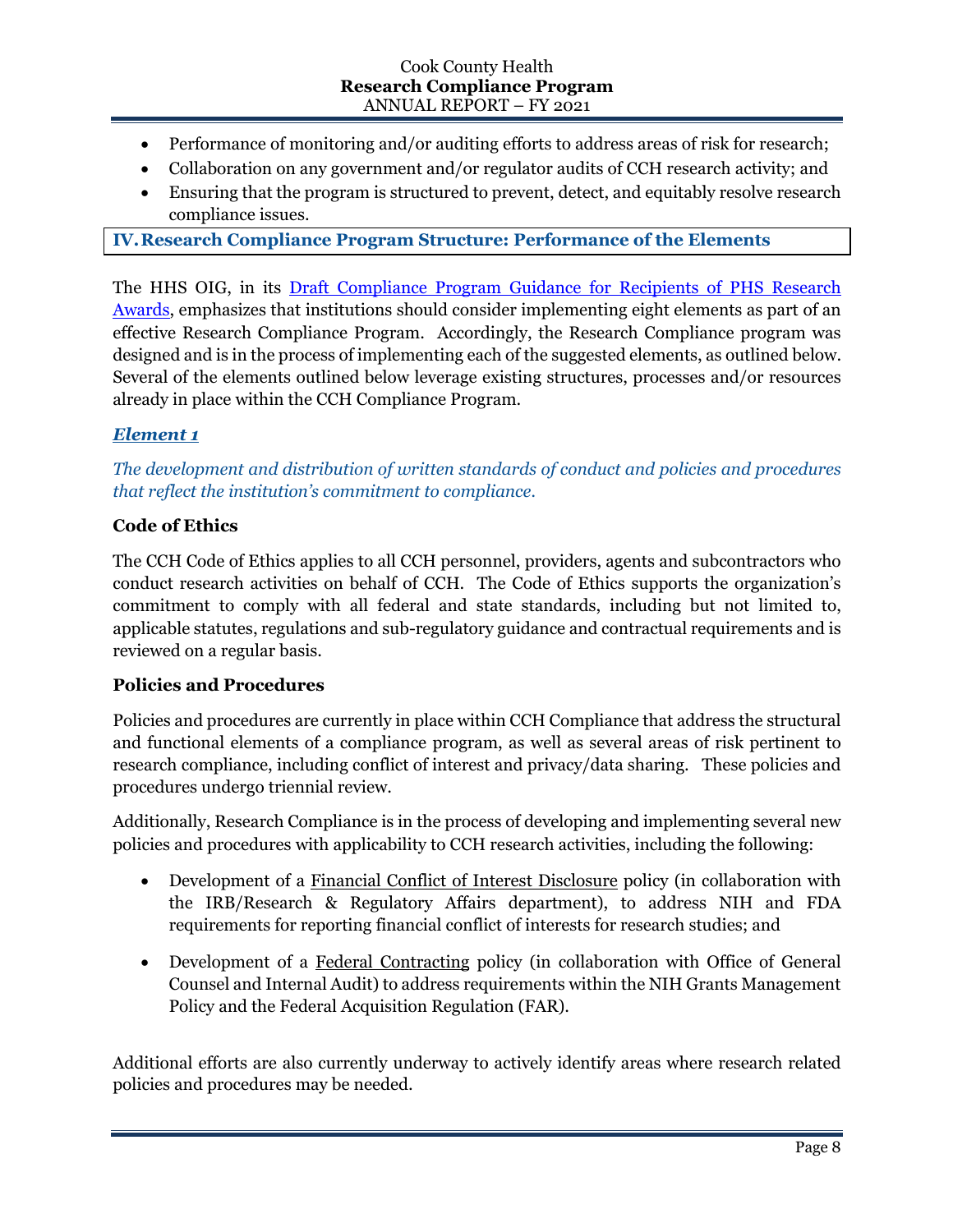## **Written Guidance**

During FY 2021, the Research Compliance Program provided written guidance and/or insight regarding the following issue areas:

- Clinical Trial Agreement/Grant Review: Collaborated with CCH Compliance, the Office of the General Counsel and representatives from the Research & Regulatory Affairs and the Center of Health Equity & Innovation to review and streamline the process for review and signature for clinical trial agreements and grants.
- Data Sharing Agreements for Research: Collaborated with CCH Compliance, the Office of the General Counsel and Information Security to better understand review processes for data sharing, including the review of agreements and/or contracts that impact CCH PHI.
- Federal Contracting Requirement Review: Collaborated with CCH Compliance, the Office of the General Counsel and Internal Audit to review and outline the applicability of the NIH Grants Management Policy and the Federal Acquisition Regulation (FAR) to research conducted at CCH.
- Signature Authority for Certifications and Reliance documents: Researched and provided guidance on ability for research department lead to approve and execute sign off on Extramural Institutional Certifications and IRB Reliance Agreements.

# **Element 2**

*The designation of a compliance officer and a compliance committee that are responsible for developing, operating, and monitoring the compliance program, and with authority to report directly to the head of the organization*.

#### **CCH Compliance Program Oversight**

The graphic here illustrates the communication and reporting structure for CCH Compliance, of which the Research Compliance Program is embedded within.

Nicole Almiro, the Chief Compliance & Privacy Officer, reports to the CCH Audit & Compliance Committee of the Board and the CCH Chief Executive Officer. In turn, the CCH Audit & Compliance Committee of the Board and the CCH Chief Executive Officer each report to the CCH Board of Directors.



The **Audit & Compliance Committee of the Board** advises the CCH Board of Directors regarding the implementation of standards and processes to assure professional responsibility and honest behavior, compliance with regulatory requirements, and risk management.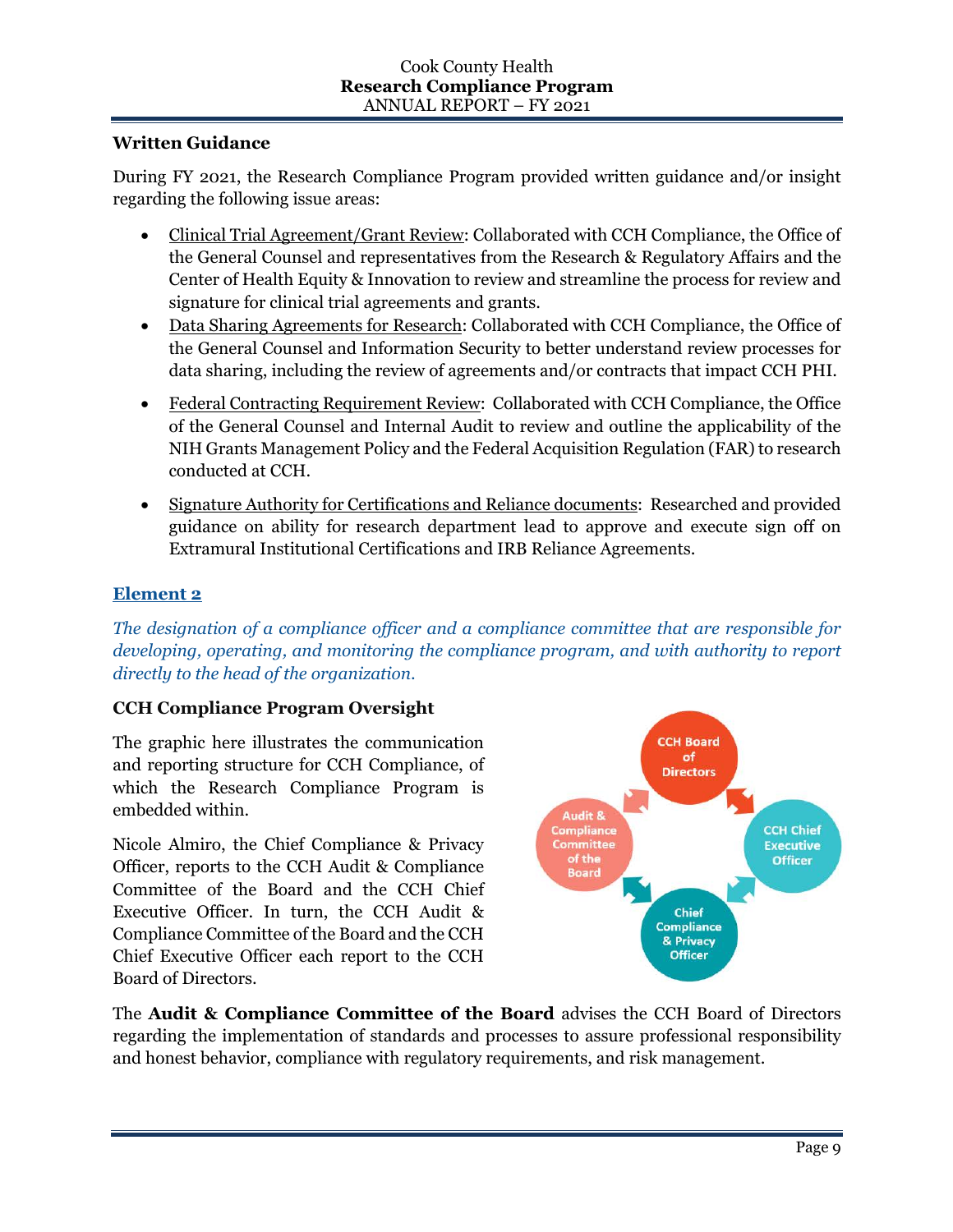The interim Research Compliance Officer reports to the Chief Compliance & Privacy Officer and is responsible for the development, oversight and monitoring of the Research Compliance Program, which is supported by the CCH Compliance program.

The primary duties of the **Interim Research Compliance Officer** include the following:

- Overseeing the Research Compliance Program interpreting and applying regulatory laws and guidance governing research, including financial and non-financial regulations.
- Coordinating and administratively leading the Research Compliance Committee meetings and serving on any Research related committees, including ad-hoc committees.
- Serving as CCH's subject matter expert for regulations and guidelines governing research, including, but not limited to, the Uniform Guidance, National Institutes of Health Grants Policy Statement, and regulations governing research conflicts of interest, human research protections, environmental health & safety, export controls, clinical research billing, and research misconduct.
- Keeping current on new federal regulations, rules, revisions and other industry standards that govern research and demonstrating an understanding of current events that influence research guidelines and regulatory processes.
- Acting as a resource for research compliance-related inquiries and policy clarification.
- Maintaining open lines of communication with other departments including the Office of Research & Regulatory Affairs, Center for Health Equity and Innovation, the CCH IRB and CCH Compliance.
- Implementing policies and procedures that govern the Research Compliance Program.
- Developing, implementing and overseeing institutional research-related compliance policies, procedures, guidelines and programs that enable the conduct of research while ensuring compliance with regulatory requirements.
- Collaborating with business units to define roles and responsibilities for research compliance-related activities, including activities of the research compliance program and operational responsibilities of business units.
- Overseeing internal investigations into research-related compliance issues and coordinates investigations.
- Collaborating with key CCH/Research Institute leadership, employees, and physicians to identify, research, investigate and resolve research-related compliance issues.
- Partnering with business units to ensure corrective action resulting from investigations is taken, including disciplinary action as applicable.
- Tracking and trending research compliance-related allegations, investigations, and outcomes.
- Collaborating with CCH Compliance and Office of General Counsel and escalates issues to CCH leadership as appropriate, when investigating issues that may violate criminal law and/or require reporting to government bodies.
- Providing communication and training to the CCH community on research compliancerelated matters.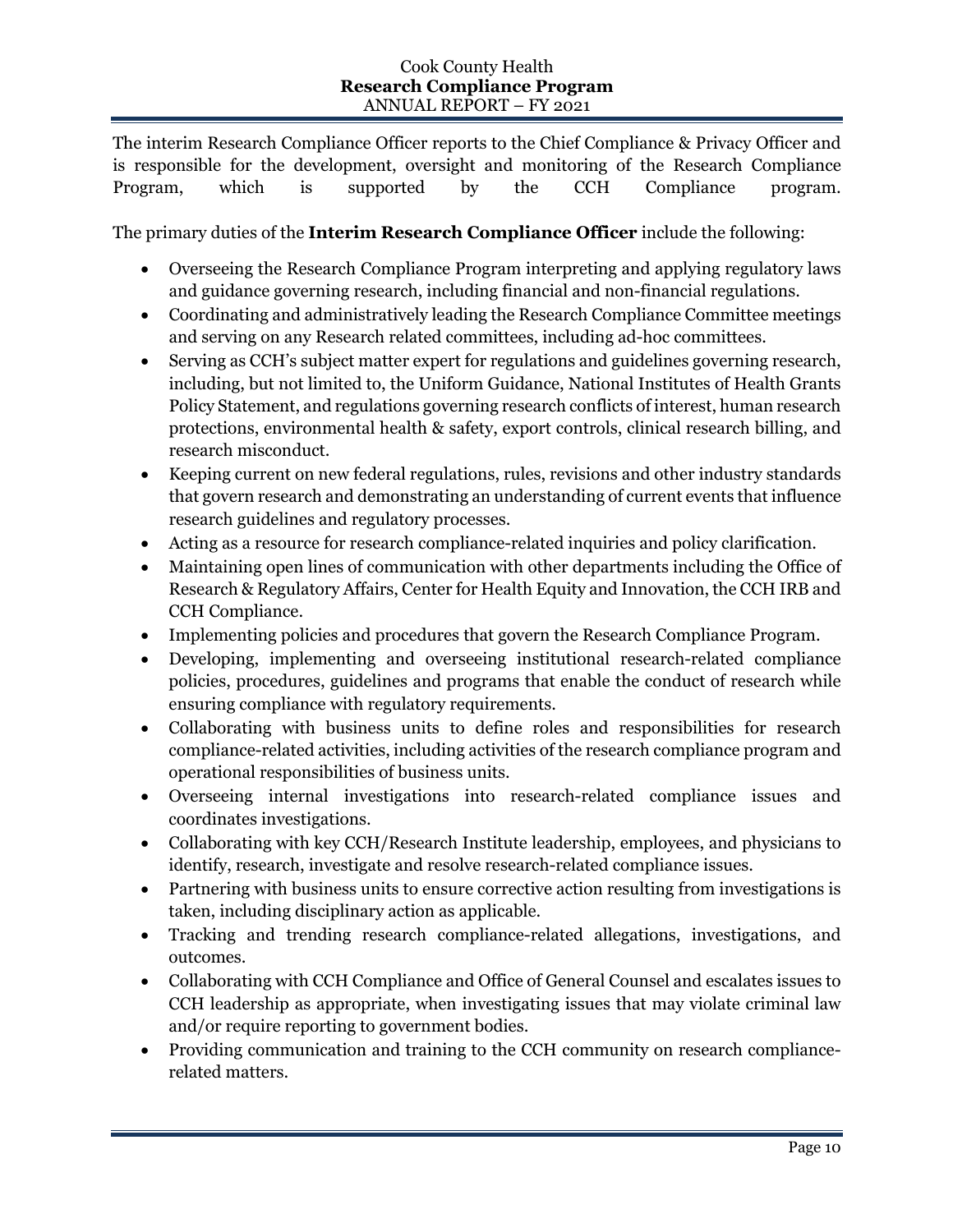- Developing, coordinating, and participating in an educational training program that ensures compliance with pertinent policies and federal and state standards and augments training and communication for high-risk areas, including, but not limited to, research misconduct, conflicts of interest, foreign influence, etc.
- Overseeing response to and communicating new regulatory changes to affected departments/individuals by assembling work groups and developing/providing education and training.
- In collaboration with CCH Compliance, conducting a risk assessment to proactively identify areas of research-related risk for CCH.
- Developing and managing an annual Research Compliance Work Plan based off the risk assessment to reduce organizational risk.
- Ensuring that the program is structured to prevent, detect, and equitably resolve research compliance issues.
- Participating in projects related to processes or systems that further promote an effective Research Compliance Program.

In addition to the aforementioned relationships, the Research Compliance Officer receives support and guidance from the internal **Research Compliance Committee**, an assembly of executive leaders within CCH who meet on a quarterly basis, including but not limited to, the CEO, Chief Medical Officer, the Chair of the CCH IRB, the Chief Equity and Inclusion Officer, the Chief Financial Officer, the Office of General Counsel, the System Director of Internal Audit, Chief Information Officer, the Director of Research & Regulatory Affairs, the Assistant Grants Management Director and CCH Principal Investigators who are currently conducting research activities on behalf of CCH. The purpose of the Research Compliance Committee is to advise and assist the CCH Research Compliance Officer in the development, implementation and oversight of CCH's Research Compliance Program.

# **Element 3**

# *The development and implementation of education and training programs for all affected employees that are provided regularly and updated as necessary to be effective.*

# **Education and Training**

As has been stated before, the Research Compliance Program leverages the existing compliance education structure to ensure that all individuals performing research activities on behalf of CCH receive adequate compliance related training upon hire and on an annual basis. Subject areas related to CCH Compliance, the Code of Ethics, Fraud, Waste and Abuse (FWA) and Health Insurance Portability and Accountability Act(HIPAA) Privacy are addressed in training materials.

Additionally, Principal Investigators and their staff are required to complete human subject protection training modules as outlined in the application for research that is reviewed by the CCH IRB, which includes formal research ethics training. Ongoing efforts are underway to identify subject areas for enhanced, ad hoc education that will be developed by Research Compliance.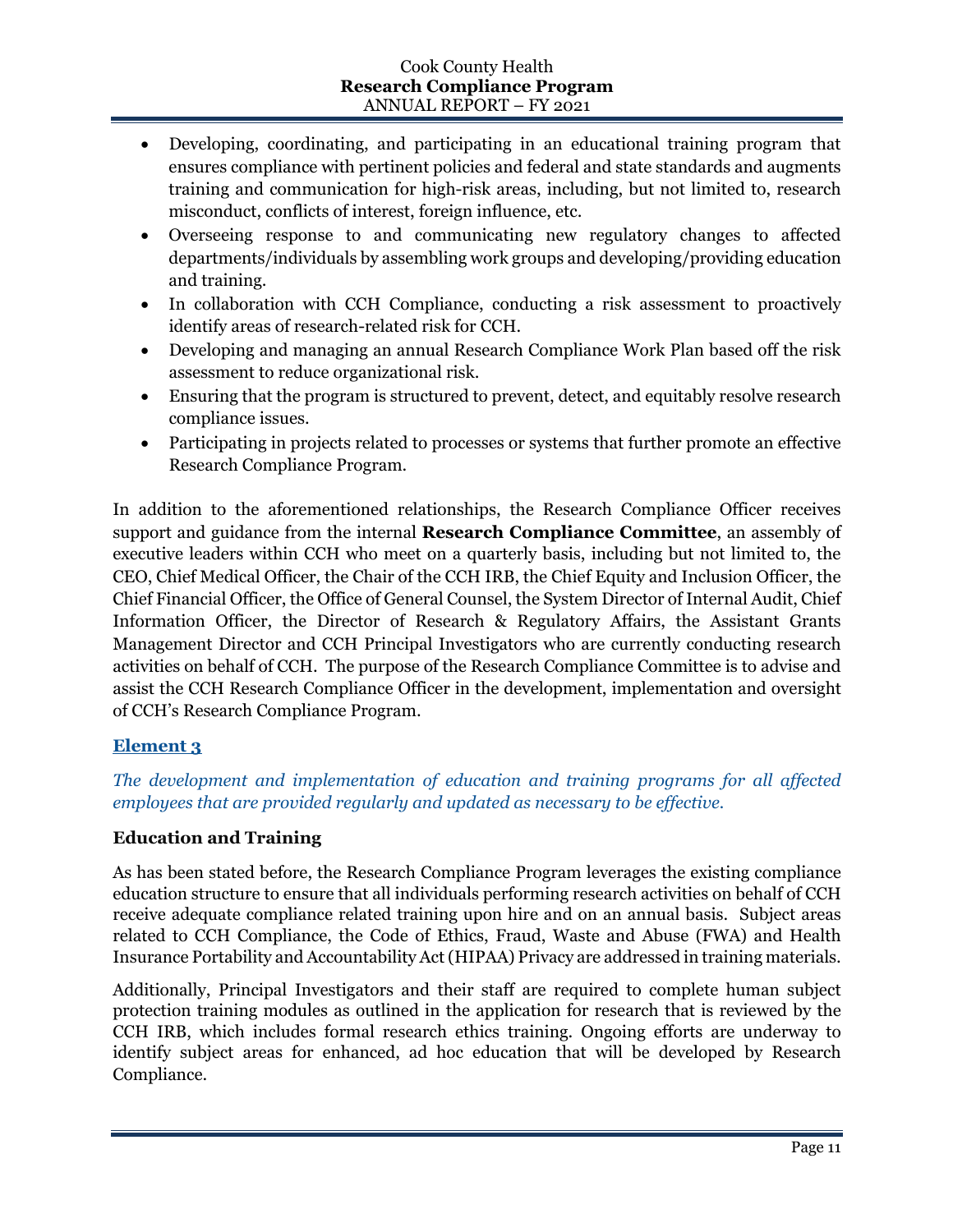# **Element 4**

*The creation and maintenance of an effective line of communication between the compliance officer and all employees, that includes a process to receive complaints or questions and allows the option to report issues in a manner that protects the anonymity of complainants and protects whistleblowers from retaliation.*

#### **Receiving and Responding to Complaints**

Similar to other elements already addressed, Research Compliance leveraged existing CCH Compliance mechanisms for communicating with workforce members regarding research related issues, including:

- A hotline service provided by an independent, contracted third-party to preserve caller anonymity if desired. The individual is given a code number related to their report and can call back or check the website using that code number to review comments and updates. In FY21, 51 calls or internet/online inquiries were received on the hotline.
- Maintained two email addresses for departmental notices and communications:
	- Compliance  $(compliance@cookcountvhhs.org)$  and
	- Privacy (privacy@cookcountyhhs.org).
- Collaboration with operational areas, including but not limited to General Counsel, Human Resources, HIS, Finance, CCH IRB, Research & Regulatory Affairs, and the Centers for Health Equity & Innovation to assist in resolving Research compliance-related issues.

The process for responding to compliance contacts related to Research also followed the SBAR workflow, an acronym for **S**ituation, **B**ackground, **A**ssessment, **R**ecommendation, which is identical to that as followed by CCH Compliance and CountyCare Compliance.

The diagram included here illustrates the approach to incident investigation and ensures that all the causes are discerned and addressed by appropriate actions, including detection, reporting and correction of inappropriate actions, as well as monitoring for issues post mitigation.

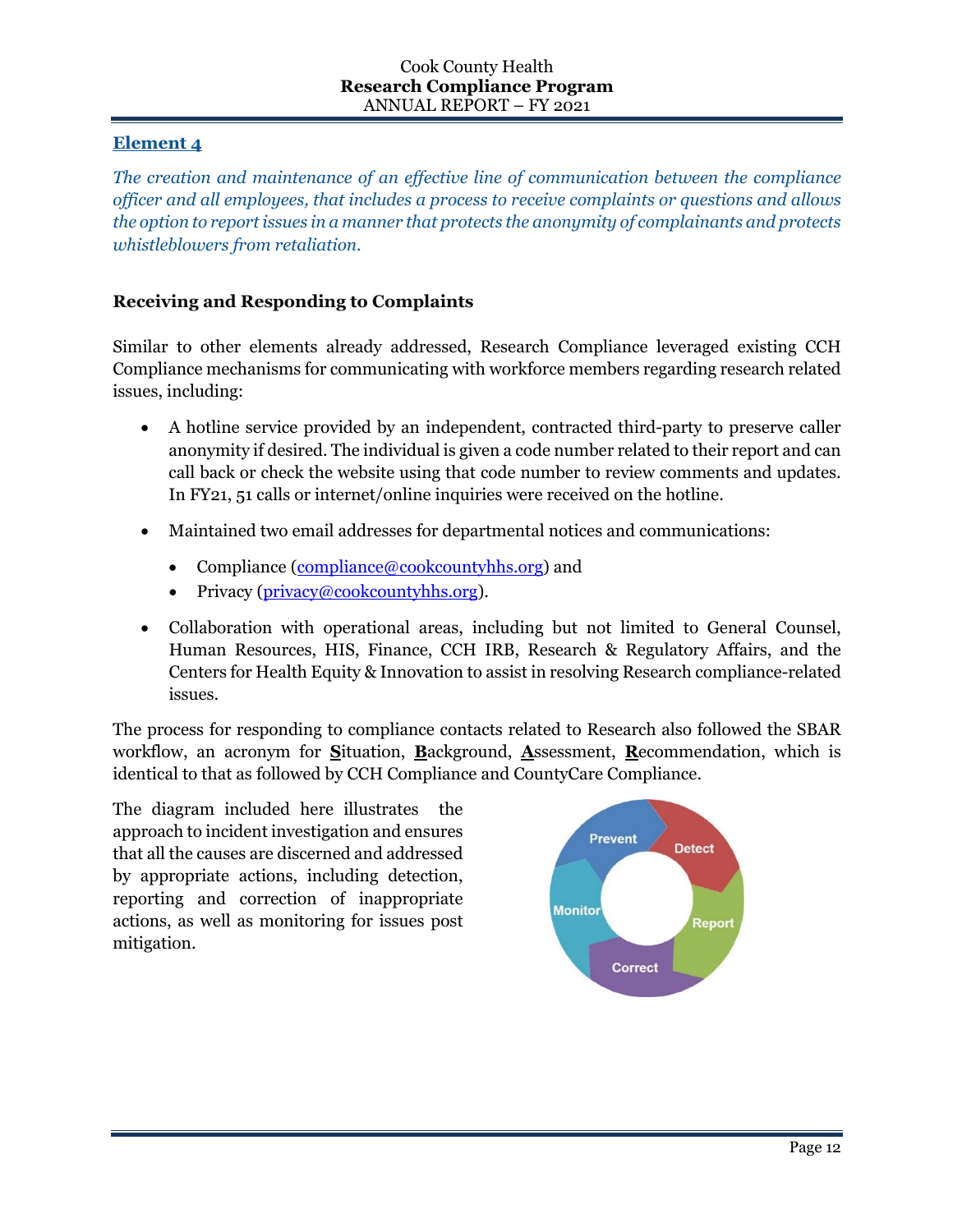#### Research Contact Volume for FY 2021

In its first year of operation in FY 2021, 43 identified contacts were received and documented for the CCH Research Compliance Program.



Contacts related to research included requests for the below listed activities:

| <b>Categories</b>                                       | <b>Count</b> |
|---------------------------------------------------------|--------------|
| Review of contracts or agreements related to research   | 35           |
| (including clinical trial agreements, study contracts,  |              |
| grants, non-disclosure agreements, data transfer and/or |              |
| sharing agreements, etc.)                               |              |
| Research or regulatory review requests                  | 5            |
| Policy review and / or development                      |              |
| Audits                                                  |              |
| Other                                                   |              |

#### FY 2021 Proactive vs. Reactive

It has been a longstanding goal of CCH Compliance to balance to the number of proactive versus reactive contacts that come into the department.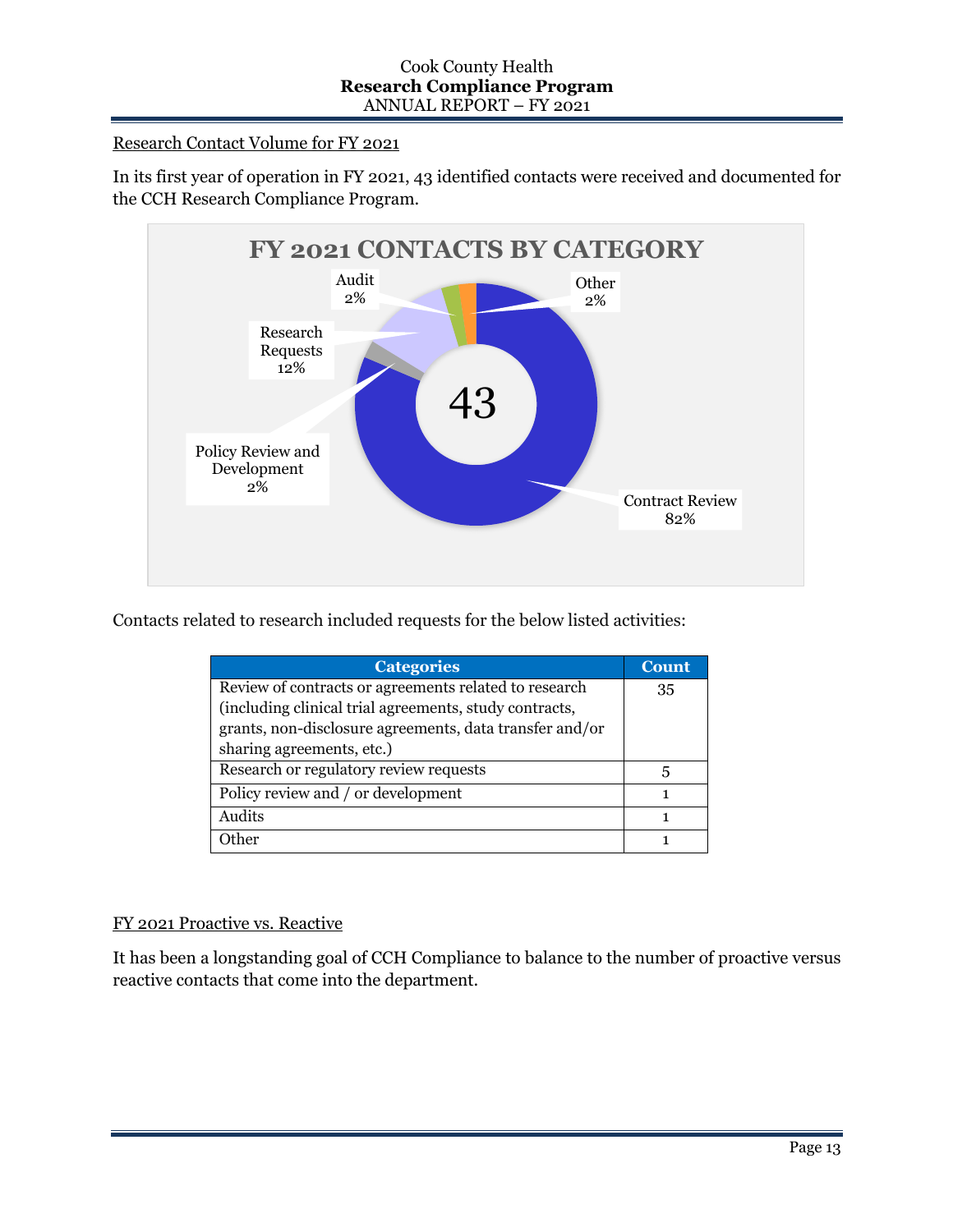Of the 43 Research compliance contacts managed during FY 2021, 5 contacts or 12% were reactive. Reactive contacts occur in response to an action that has already been initiated. On the proactive side, 88% or 38 contacts were classified as proactive. The proactive category is defined as questions brought to the attention of Research Compliance by individuals seeking guidance prior to the occurrence of an event or activity.



Compliance continues to be encouraged by the positive trend towards individuals seeking guidance prior to embarking upon an action.

#### **Element 5**

*The development of policies and procedures to investigate identified instances of noncompliance or misconduct and implementing a prompt and proper response to detected offenses through the initiation of appropriate corrective action and preventive measures.*

#### **Enforcing Standards**

The Research Compliance Program leverages existing CCH policies and standards of enforcement for its activities to ensure that prompt and proper response to detected offenses is taken through the initiation of appropriate corrective action and preventive measures, in close collaboration with the Human Resources department.

In its inaugural year of operations, Research Compliance relied upon the following standards of enforcement, in collaboration with the CCH Privacy Officer and Compliance department:

- Breach Assessments. Reviewed investigations and provided remediation guidance to the Research department to minimize and/or eliminate breaches in the future and utilized the CCH Sanction Policy and Personnel Rules, to provide leadership guidance for disciplinary action. Where necessary, the Privacy Officer completes breach notification requirements for confirmed HIPAA breaches. A breach occurs where there is an impermissible access to, use, or disclosure of research participant PHI. Notification involves drafting a letter to each impacted participant, explaining what happened, what information was compromised, and what CCH is doing to mitigate further harm. Research Compliance received one (1) report of a potential HIPAA breach in FY 2021. This occurred when a researcher used the "CC" line instead of the "BCC" line to send a communication to research participants, thereby allowing participants to see each other's phone numbers. In total, 112 participants were impacted.
- Breach Notification. Investigated all instances of lost or stolen PHI, including paper and electronic. For all instances in which the data loss constitutes a breach as defined by the Breach Notification Rule, the breach notification requirements to the patient, the Secretary of HHS, and the media are completed. Corrective action plans are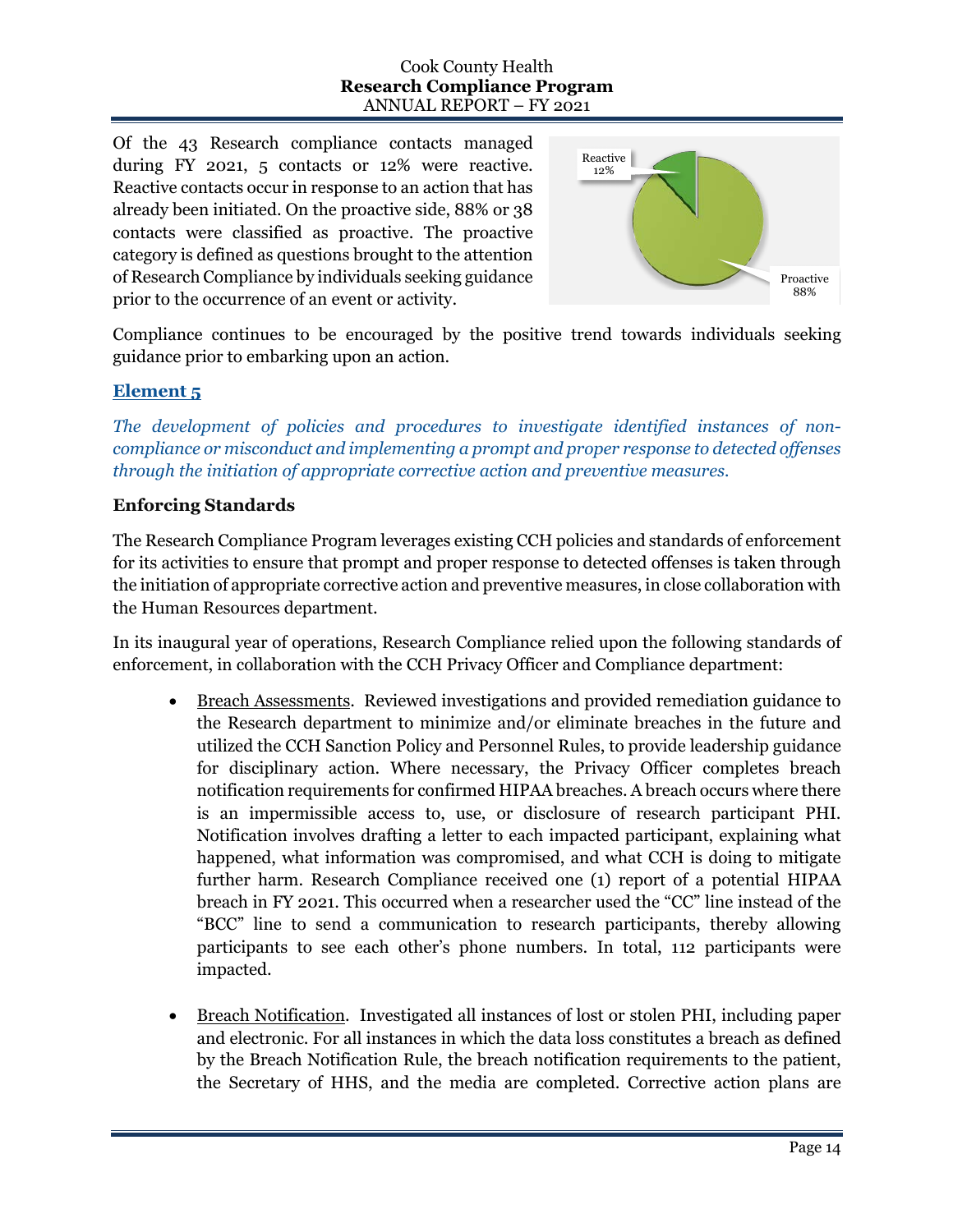created and executed to improve the processes and counsel the physicians and employees involved.

# **Element 6**

*The use of audits and/or other techniques to evaluate risks to monitor compliance and identify problem areas*

#### **Risk Assessment**

As part of the initial implementation of the Research Compliance Program, an informal risk assessment was conducted that focused on key risk areas for research, as observed nationally and as identified internally at CCH. The following focus areas were identified in FY 2021:

- Financial Conflict of Interests
- Accurate Billing for Research
- Processes in Place for Legal/Compliance Study Review and Approval
- Privacy/Security Concerns for Information Sharing
- Potential Research Misconduct (plagiarism, fabrication, and falsification)
- Allocation of Research/Grant Funding
- Informed Consent Management

Efforts are currently underway to document and finalize the Risk Assessment process. Formal documentation will be available in FY 2022.

# **Auditing and Monitoring**

Research Compliance initiated two audits during FY 2021, as described below:

- Discovery audit of the existing research compliance billing process for a randomly selected study, designed to learn more about how services related to clinical studies are billed for at the study and organization level at CCH; and
- Initiation of a CMS Open Payments audit, including the review of conflict-of-interest information for CCH personnel (including those involved in research studies) against publicly available information on the CMS Open Payments website.

Notably, no external audits were conducted during FY 2021 related to research activities by government regulators or third-party sponsors.

As the Research Compliance Program was newly developed, a formal auditing and monitoring plan has yet to be developed. Upon completion of the Risk Assessment, a formal auditing and monitoring plan will be developed based on the project outcome.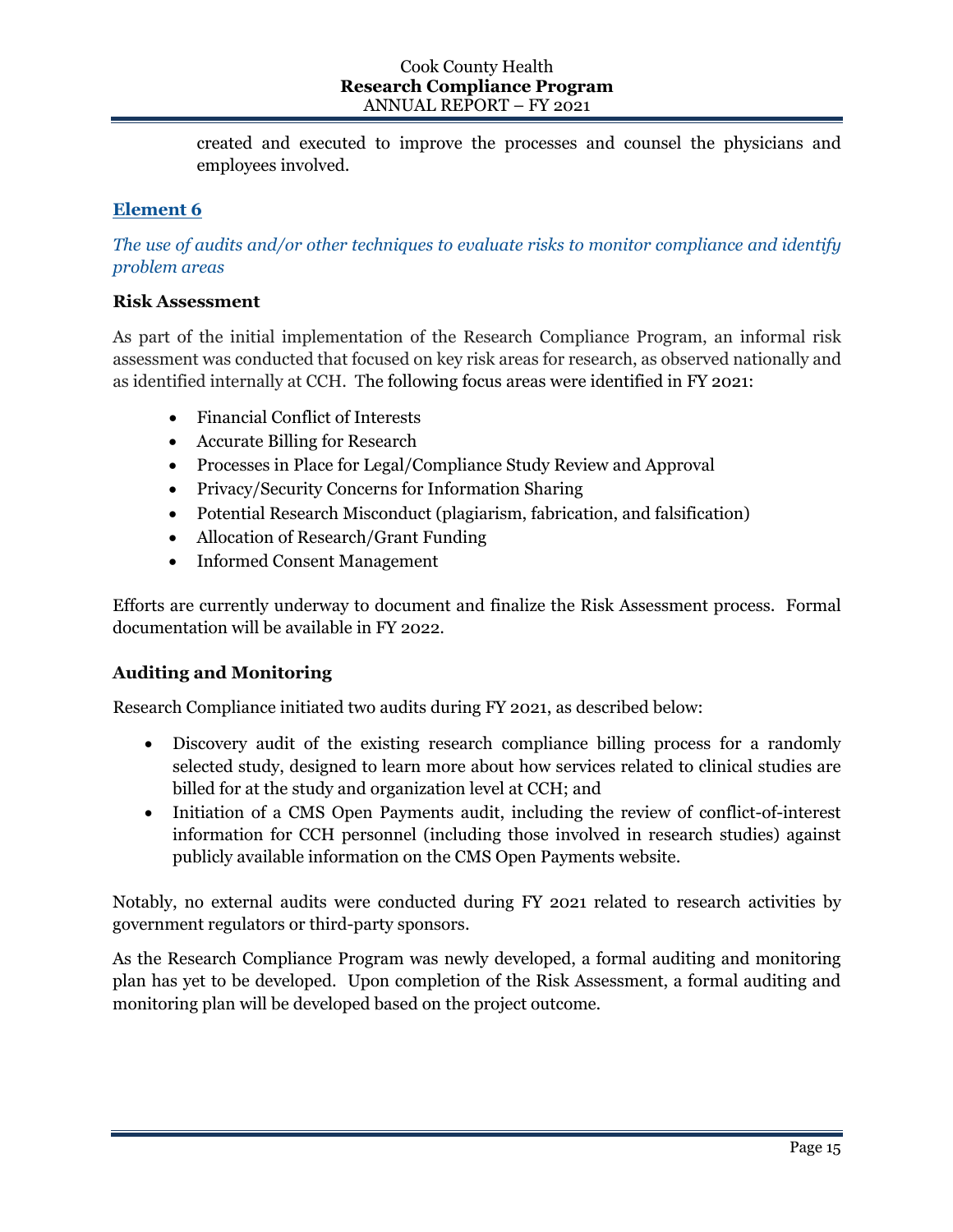# **Element 7**

*The enforcement of appropriate disciplinary action against employees or contractors who have violated Federal requirements and/or institutional policies and procedures in relation to the use of Federal research dollars.*

The Research Compliance Program leverages existing CCH policies and disciplinary processes for its activities, in close collaboration with the Human Resources department. Notably, the following sanction screening check procedures apply to all individuals conducting research activities at CCH:

#### **Sanction Screening Checks**

- A policy and procedure paralleling the requirements set forth by the Department of Health and Human Services, Office of Inspector General, is in place to ensure the screening of all contractors and workforce members.
- The policy is placed to avoid employing, engaging, contracting or agreeing with any individual or entity that is excluded or "sanctioned" from participation in a federal health care program or who is debarred from participation in federal procurement or non-procurement programs for the provision of goods or services.
- CCH screens all employees prior to hire and vendors prior to contracting.
- Delegated vendors attest to screening of all workforce members upon hire and routinely thereafter.
- CCH Compliance, through an independent third party, is responsible for subsequent screenings. The third-party screens workforce members, employees of delegated vendors that work at CCH locations or have contact with a patient or CountyCare member, monthly and annually.

No excluded or sanctioned workforce members or vendors who conduct research at CCH were identified throughout this fiscal year.

#### **Element 8**

# *The clear definition of roles and responsibilities within the institution's organization and ensuring that oversight responsibilities are effectively assigned*

As part of the Risk Assessment process outlined above, Research Compliance actively gathered information related to the volume and types of research and grant funded activities conducted by various CCH departments, including the Research & Regulatory Affairs department, the Center for Health Equity & Innovation and the Finance department. In the coming year, Research